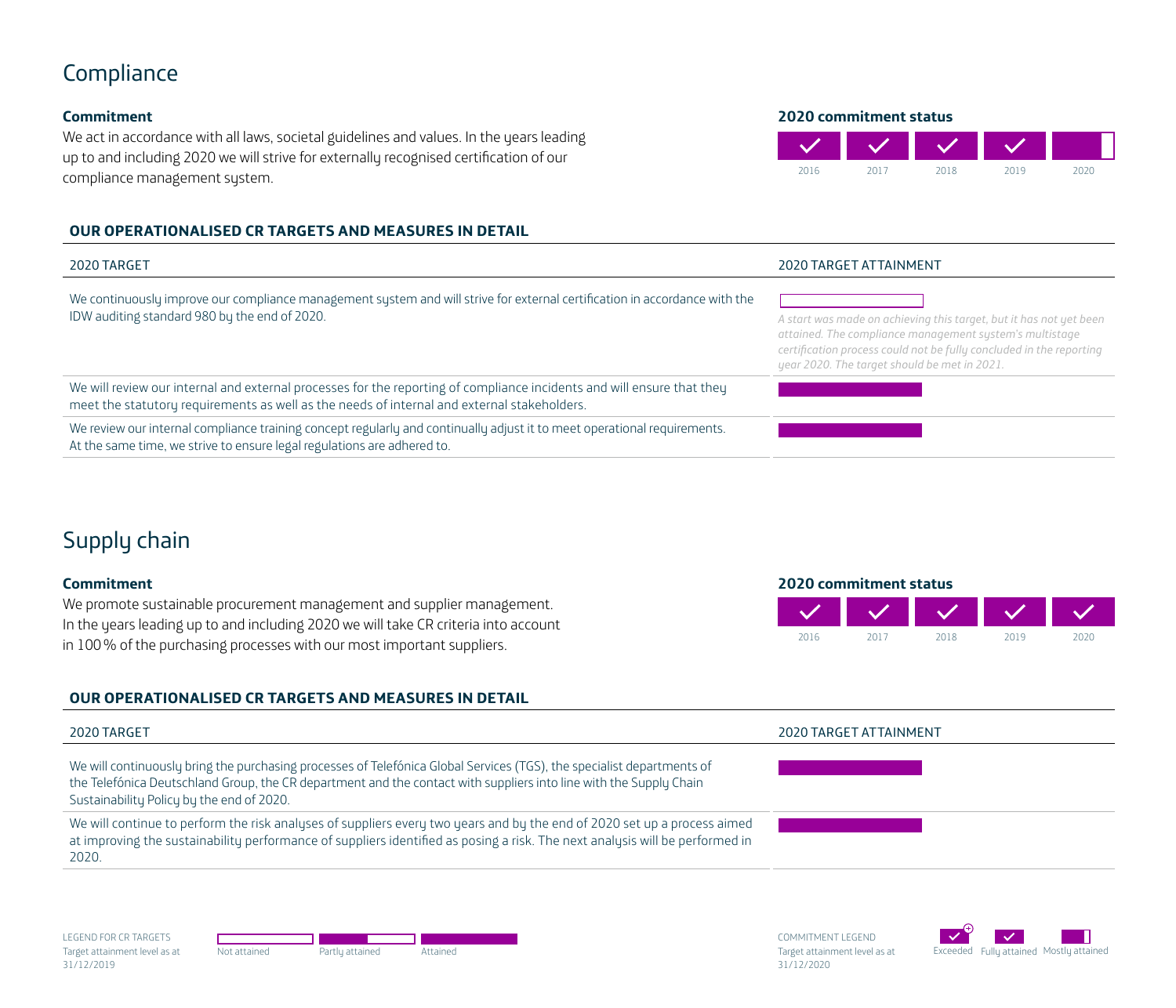# Employer

### **Commitment**

As a responsible employer, we set great store by fair, open and trusting cooperation and offer our employees an inspiring work environment with diverse development and preference options. We benchmark the satisfaction and commitment of our employees on the basis of good to very good results in our regular surveys.

### **OUR OPERATIONALISED CR TARGETS AND MEASURES IN DETAIL**



- by 2020 fill on average at least 30% of vacancies with internal employees.
- achieve a retention rate of 90% for trainees and dual-studies students by 2020.

*With a retention rate of 81% for trainees and dual-studies students, the target of 90% was not achieved.*

LEGEND FOR CR TARGETS Target attainment level as at 31/12/2019



COMMITMENT LEGEND Target attainment level as at 31/12/2020

**2020 commitment status**

2016 2017 2018 2019 2020

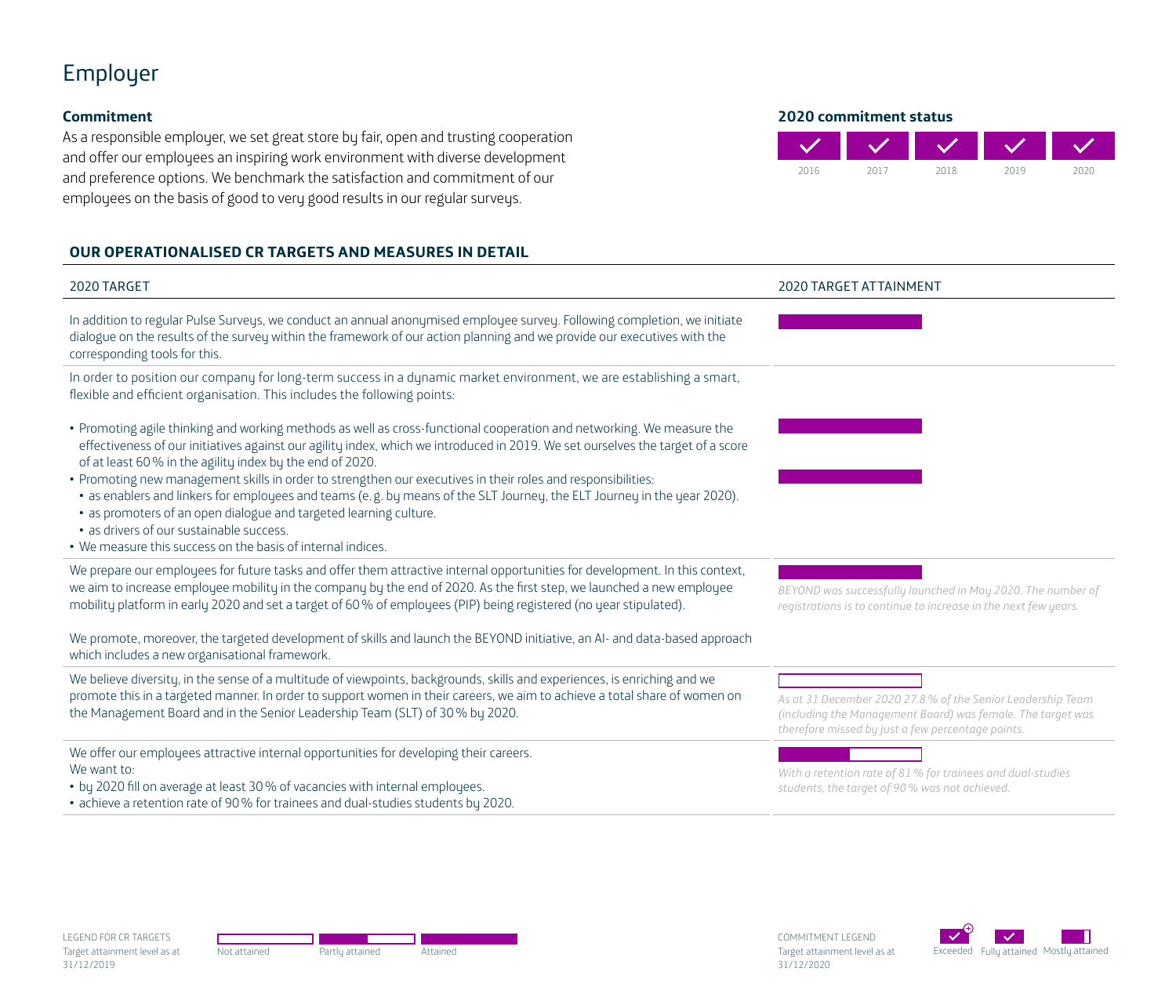The Telefónica Deutschland Group is especially concerned with providing a safe work environment and maintaining and promoting the health of all our employees. By the end of 2020 we will operate an integral health management programme to implement the targets and principles of our health policy. We will in particular introduce a sustainable target and measurement sustem (KPIs) for occupational health and safety, with the KPIs being ascertained at least once a year.

In addition to the finalisation and launch of the KPI dashboard and implementation of the new instruction concept, there are plans to develop special management training by the end of 2020. This will focus on teaching management about the key occupational health and safety issues and their significance to the company. There are plans to develop a "feel good" concept specifically for the decentralised shop staff.

**2020 commitment status**

2016 2017 2018 2019 2020

# Customer

### **Commitment**

We offer our customers the best product and service experience, the latest innovations and a modern network infrastructure. By 2020 we will offer one of the best customer services in the industry with a high level of customer satisfaction.

### **OUR OPERATIONALISED CR TARGETS AND MEASURES IN DETAIL**





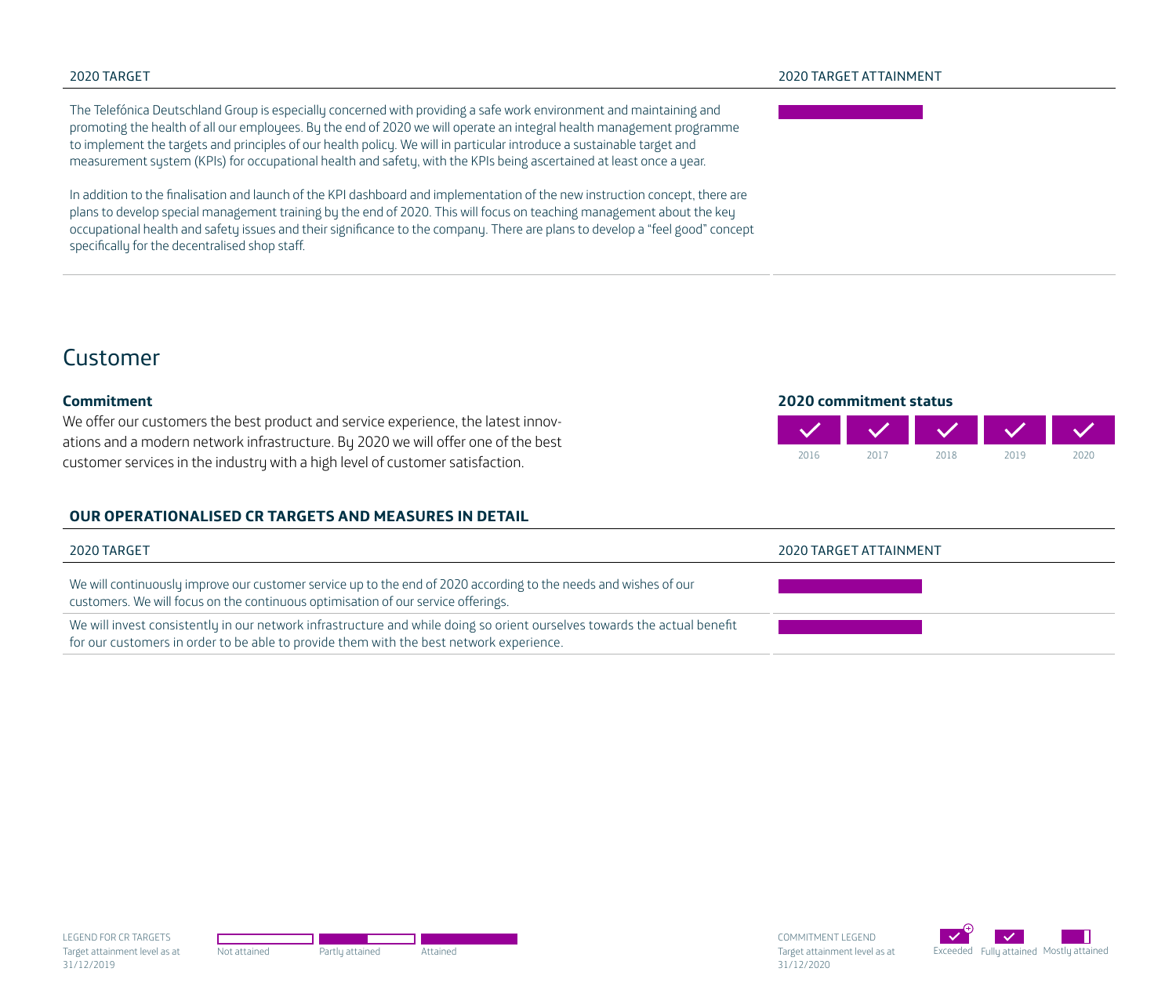# Digital inclusion

### **Commitment**

We make people of all age groups fit for the digital world. We will provide 10 million people with inspiration and support in the years leading up to and including 2020 with Germany-wide programmes and initiatives that promote digital participation.

## **2020 commitment status**



### **OUR OPERATIONALISED CR TARGETS AND MEASURES IN DETAIL**

| 2020 TARGET                                                                                                                                                                                                                                                                                                                                                                                                                                                                              | <b>2020 TARGET ATTAINMENT</b> |
|------------------------------------------------------------------------------------------------------------------------------------------------------------------------------------------------------------------------------------------------------------------------------------------------------------------------------------------------------------------------------------------------------------------------------------------------------------------------------------------|-------------------------------|
| We implement various activities designed to teach digital skills and promote the digital participation of people in a variety of<br>age groups. Workshops and discussion events are to be held all over Germany throughout the year. These measures will be<br>complemented by the development of new educational materials in the form of brochures and videos.                                                                                                                         |                               |
| We will focus on teaching people how to deal with the challenges of the Internet. This includes topics such as how to deal<br>with cyberbullying or hate speech and how to promote social cohesion. The activities are supported by the O <sub>2</sub> #LOVEMOB<br>campaign.                                                                                                                                                                                                             |                               |
| We promote the digital inclusion of the elderly by loaning tablets to facilities for older people, with events for senior<br>citizens about digital technologies and by publishing a guide on the website. In so doing, we want to reach a total of<br>9.500 senior citizens in the first half of 2020.                                                                                                                                                                                  |                               |
| Offering our customers optimum support regarding digital topics remains a key element of our service strategy. Digital and<br>technical topics are increasingly being embedded in all areas in order to further promote our customers' "digital education".<br>Helping Hands videos and social media activities continue to support the customers.                                                                                                                                       |                               |
| Our employees assist our customers with the use of complex digital services and products, first and foremost via the voice,<br>messaging and video chat channels as well as via our help boxes and the Helping Hands videos on the official YouTube<br>channel.                                                                                                                                                                                                                          |                               |
| As digital topics are more and more becoming part and parcel of the service advice offered, they are increasingly falling within<br>the remit of the $O_2$ Care hotline, while the $O_2$ Gurus provide assistance with more complex digital topics. We also support our<br>customers with their issues with the help of easy-to-use service apps and many service offerings in our portal, which will be<br>expanded.                                                                    |                               |
| POS channels: shops and partner shops<br>The Gurus and the shop agents in $O_2$ shops and partner shops are trained and encouraged to use visitor contacts for digital<br>inspiration wherever possible, for example providing assistance with the operation and personal use of smartphones and<br>accessories, the demonstration of new services and apps, and answering questions regarding digital applications and where<br>their mobile use and utilisation at home are concerned. |                               |
| We continue to be an active stakeholder in the political and public debate on youth media protection and in line with this will<br>continue to participate until 2020 in among other things the management board of Freiwillige Selbstkontrolle Multimedia-<br>Diensteanbieter (the German Association for Voluntary Self-Regulation of Digital Media Service Providers).                                                                                                                |                               |
|                                                                                                                                                                                                                                                                                                                                                                                                                                                                                          |                               |

LEGEND FOR CR TARGETS Target attainment level as at 31/12/2019



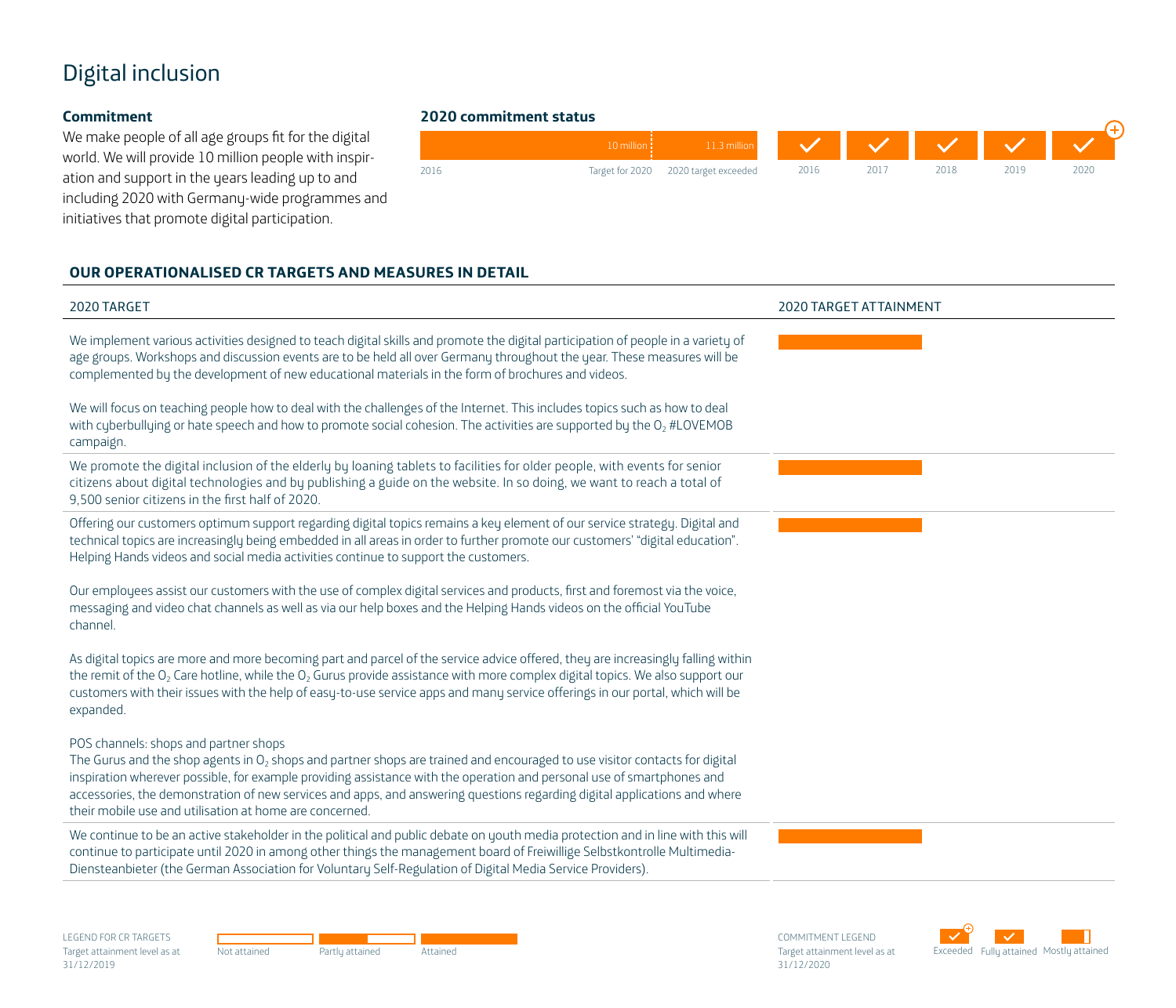# Digital sustainabilty innovations

#### **Commitment**

In the years leading up to 2020 we will push technologies to simplify linking up people, devices and machines in the private and industrial world. The goal is to support our customers in the realisation of new products and business models in order to give all areas of society access to digital products.

### **OUR OPERATIONALISED CR TARGETS AND MEASURES IN DETAIL**



| 2020 TARGET                                                                                                                                                                                                                                                                                                                                                                                                              | <b>2020 TARGET ATTAINMENT</b>                                                                                                                                                                                                                                                                                     |
|--------------------------------------------------------------------------------------------------------------------------------------------------------------------------------------------------------------------------------------------------------------------------------------------------------------------------------------------------------------------------------------------------------------------------|-------------------------------------------------------------------------------------------------------------------------------------------------------------------------------------------------------------------------------------------------------------------------------------------------------------------|
| Digitalisation of the energy transition by 2020: we will provide the digital infrastructure for successfully networking intelligent<br>measurement systems (smart grids/smart meters). Together with our partners, we will offer solutions which provide<br>customers with more transparency regarding their energy consumption                                                                                          |                                                                                                                                                                                                                                                                                                                   |
| Networked mobility and reduction in fleet CO <sub>2</sub> emissions by 2020: we supply analysis applications for company vehicle<br>fleets to improve driver safety, reduce fuel consumption and lower maintenance costs. Moreover, we will offer telematics<br>solutions that give our customers more transparency, enabling them to keep to the statutory requirements for average<br>fleet CO <sub>2</sub> emissions. | Many roll-out projects did not come to fruition in the transport<br>sector due to COVID-19 and as such the targets could not be<br>achieved.                                                                                                                                                                      |
| Moving and environmentally friendly urban traffic by 2020: together with partners, we will specifically develop analyses on<br>the basis of our data, which will enable, for instance, personal shuttle services to be put on for entire cities, greenhouse gases<br>to be controlled and flows of traffic to be planned for large events.                                                                               |                                                                                                                                                                                                                                                                                                                   |
| Better quality of life at home by 2020: we will develop the digital infrastructure needed to network intelligent home<br>appliances and sensors that we together with business partners make available to end customers. The aim is for more people<br>to be able to make environmentally friendly and economical use of their apartments.                                                                               | In the future, we will focus not only on our customers' quality of<br>life at home, but also on applications they can use when on the<br>move, e.g. tracker solutions that are affordable in the medium<br>term and make it possible for them to keep an eye on valuable<br>items.                                |
| Increase in general health awareness by 2020: we will offer a consumer-oriented platform for the Internet of Things that,<br>among other things, enhances sportswear with multiple sensors and analysis programmes to go with them, so exercisers can<br>gain an insight into their vital signs.                                                                                                                         | These use cases have not been focused on in the short to medium<br>term since 2019 as we are focusing on affordable solutions for<br>the mass market. The consumer-oriented platform will enable<br>us to gradually incorporate additional sensors and services,<br>prospectively also to boost health awareness. |
| Reduction in the risk of fraudulent activities in the financial services sector, for example improper access to online banking<br>services, by the end of 2020: we will offer solutions that increase security for consumers and banks by giving companies from<br>the financial services sector the opportunity to verify the correctness of customers' transactions or logins.                                         |                                                                                                                                                                                                                                                                                                                   |



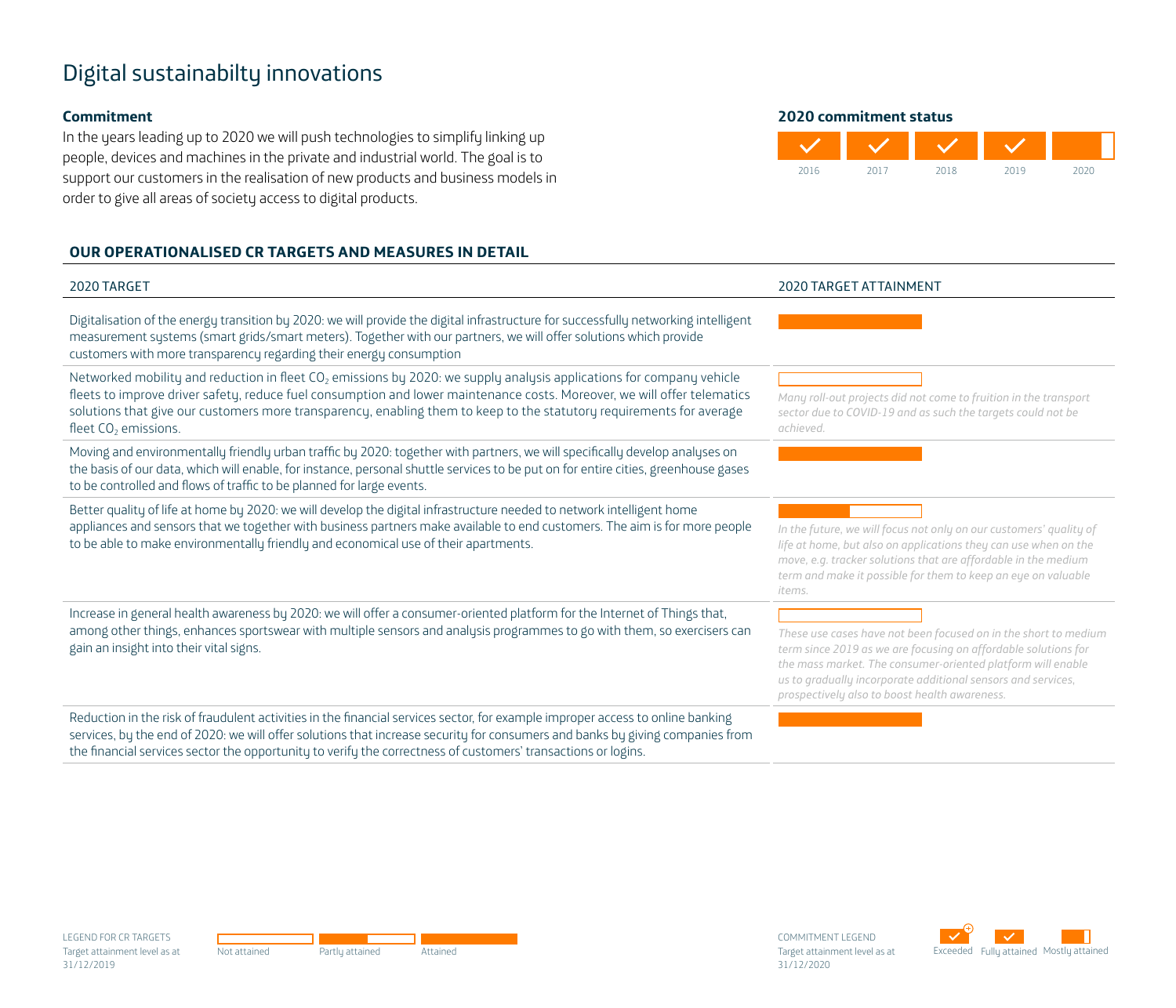## Data protection

### **Commitment**

We work to ensure customers retain sovereignty over their data and remain the masters of their digital lives. We protect the data of our customers, employees, partners and investors in all products and processes and ensure the Telefónica Deutschland Group's business activities comply with data protection regulations. Our actions in this are straightforward and transparent, and we communicate with all the relevant interest groups about innovations early on.

### **OUR OPERATIONALISED CR TARGETS AND MEASURES IN DETAIL**

#### **2020 commitment status**



| 2020 TARGET                                                                                                                                                                                                                                                                                                                                                                         | 2020 TARGET ATTAINMENT                                                                                                                                                                        |
|-------------------------------------------------------------------------------------------------------------------------------------------------------------------------------------------------------------------------------------------------------------------------------------------------------------------------------------------------------------------------------------|-----------------------------------------------------------------------------------------------------------------------------------------------------------------------------------------------|
| Privacy by design/default: we are already involved in planning new products and new processes and are continually advising<br>the departments on data-protection-relevant aspects. We are working towards the data-protection-friendly design of<br>processes and products.                                                                                                         |                                                                                                                                                                                               |
| Introduction of the digital tool for data protection advice and management in 2020; at the same time, we will test the first<br>digital advice applications for our employees in the area of data protection topics (Legal tech).                                                                                                                                                   |                                                                                                                                                                                               |
| We are adapting our internal training concept for data security continuously to company and legal prerequisites,<br>therefore guaranteeing compliance with the statutory provisions.                                                                                                                                                                                                |                                                                                                                                                                                               |
| An awareness campaign will be launched in 2020 for all employees across the company. We will restructure the process<br>for the management of data protection risks in 2020 to guarantee prioritised processing and the targeted planning of<br>measures.                                                                                                                           |                                                                                                                                                                                               |
| We are in regular and constructive dialogue with external stakeholders such as the Bundesnetzagentur (Federal Network<br>Agency for Electricity, Gas, Telecommunications, Post and Railway; BNetzA) and the German Federal Commissioner for Data<br>Protection and Freedom of Information (BfDI).                                                                                   |                                                                                                                                                                                               |
| In 2020 we will examine and test new applications and options for communicating data protection information to our<br>customers more transparently.                                                                                                                                                                                                                                 |                                                                                                                                                                                               |
| In the area of corporate security, the focus will be on the following measures in 2020:<br>. Ongoing optimisation of the existing information security management system (ISMS) in a periodic improvement cycle<br>based on the ISO 27001:2013 standard<br>. Optimisation of operational security within the framework of the Zero Impact programme, target for 2020: conclusion of | Most of the examinations planned for 2020 have been completed.<br>In a few cases, prioritisation was changed because additional<br>examination candidates had to be included in the planning. |
| the analysis stage for the Network (NT) and IT (ST) divisions and start of the analysis stage with other departments                                                                                                                                                                                                                                                                |                                                                                                                                                                                               |

• Realisation of security assessments in the Telefónica Deutschland Group in accordance with the agreed 2020 annual plan

LEGEND FOR CR TARGETS Target attainment level as at 31/12/2019